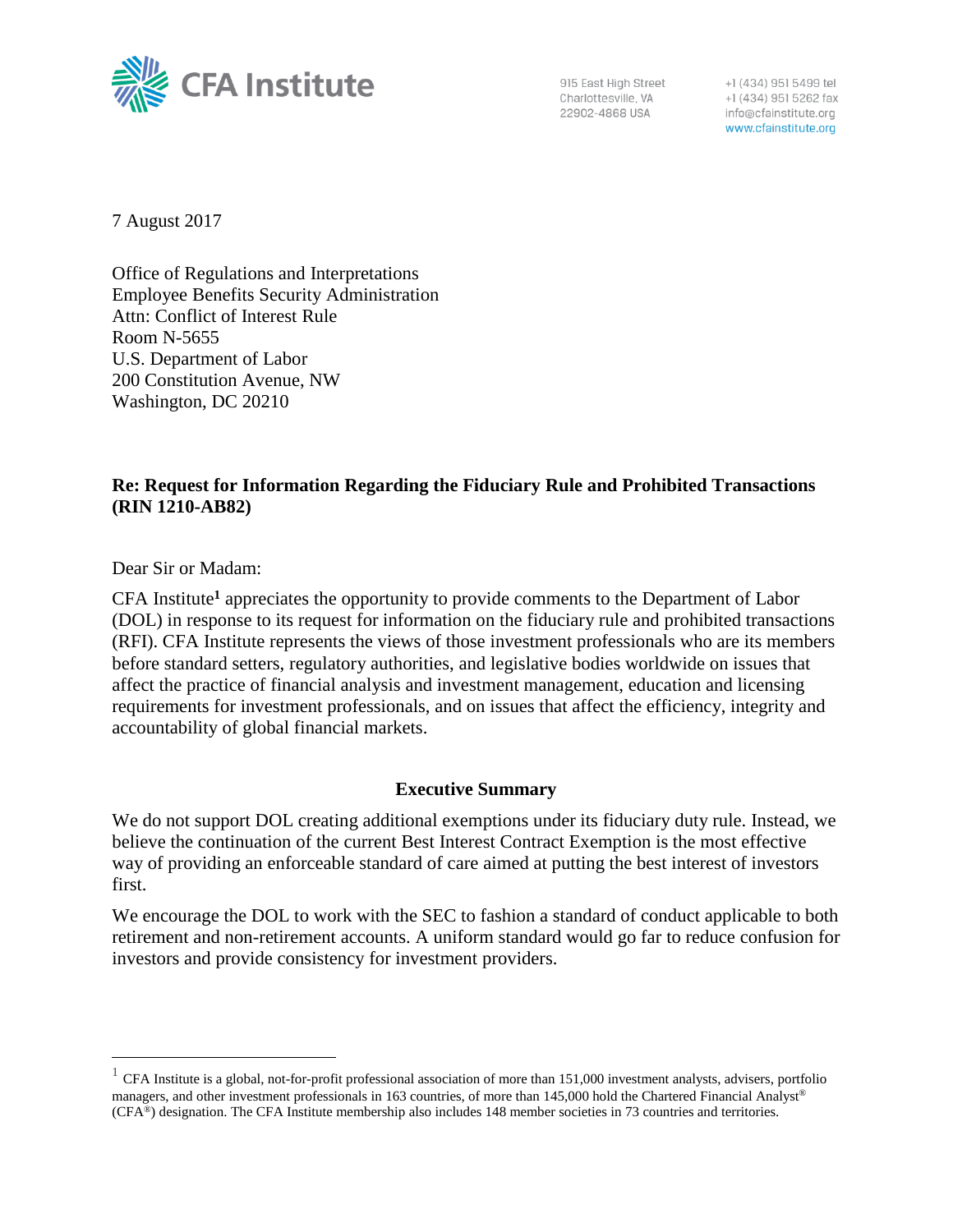## **Discussion**

CFA Institute continues to support the overall objective of the DOL's fiduciary rule (Rule) to create a best interest standard for all investment advice providers to retirement plans and IRA account holders. While we have recognized that aspects of the Rule are overly complicated and difficult to apply, we believe it vital that the Rule maintain mechanisms for supporting its best interest standard of conduct.

We agree with the DOL that since proposal and adoption of the Rule, market participants have responded with creative ways to comply with a best interest standard. "Clean" and "T" shares are but two innovative responses that hold promise. We encourage industry's development of other approaches along these lines that will comply with the Best Interest Contract Exemption (BICE) requirements and encourage the DOL to provide public guidance on the adequacy of the approaches.

But we do not support consideration of these or other innovations as *alternatives* to the BICE.

First, we believe that the innovations we are seeing since adoption of the Rule are *in response to* the Rule, but are not in and of themselves adequate substitutes for the BICE. Instead, we believe that the BICE has prompted the industry to move beyond "business as usual" and develop new platforms that will move the industry forward, while providing clear benefits to investors. Unlike the dire predictions that BICE would dismantle business practices, these innovations by the industry are testament to the fact that the Rule can, in fact, work.

Second, while we understand resistance to the contract requirements of the BICE, we believe that it provides a necessary enforcement mechanism, which is particularly important in the IRA rollover context. Even other streamlined exemptions that may mitigate conflicts and increase transparency will not be effective unless they have "enforcement teeth" to ensure compliance and offer investors ways to seek redress for infractions. Otherwise, standards become only aspirations, but not enforceable. To date, we know of no innovations that would offer an enforcement mechanism that parallels that of the BICE.

In response to a question raised in the RFI, we do believe that should the SEC create an updated standard for all investment advice providers, the DOL could effectively develop an exemption or change for advisers that are subject to that standard. SEC Chairman Clayton has recently expressed interest in considering the effects of the Rule on those regulated by the SEC and in working with the DOL on a coordinated approach.

We strongly encourage the DOL to collaborate with the SEC to address standards for advice providers in both retirement and non-retirement arenas. We have long been concerned about the development of two and potentially conflicting standards for the provision of retirement and nonretirement advice. In the case of a service provider managing both types of accounts, an investor receiving advice under one standard of care would understandably think the same standard would apply to both. Not only does this increase confusion on the part of the investor, but also complicates the provider's compliance approach and needs.

But we believe that it is critically important not to lose sight of the continued conflicts of interest that different service providers may present and to continue to require not only the disclosure of, but also the mitigation of those conflicts. While disclosure is an important component, we recognize that it alone is often ineffective in educating investors on issues they should be